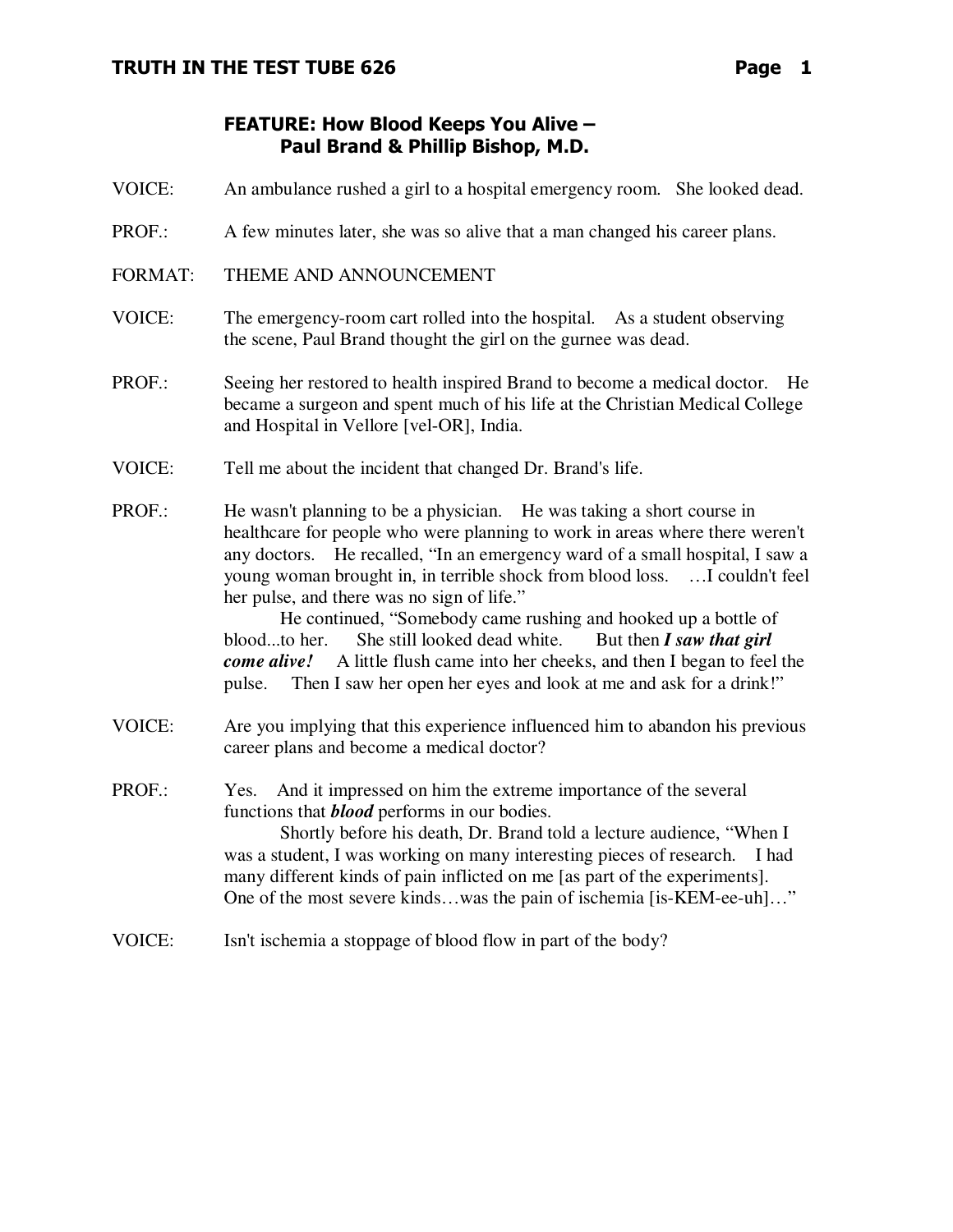PROF.: That's right. His teachers would take a tourniquet and put it around his upper arm to stop the flow. Then they would exercise the flexor and extensor muscles and use barbells and various exercise equipment.

> They would do it until he felt an overwhelming sense of weakness. Then his instructor would say, "Go on, do some more" and would measure how much force the student could produce.

Then suddenly Dr. Brand's entire arm experienced the intense pain of a muscle cramp. The instructor would tell him to continue exercising, but it was impossible.

- VOICE: After a few minutes without fresh blood, his arm was powerless in pain.
- PROF.: Yes. He remembered, "But I'll never forget the agony of that pain. The pain of ischemia occurs because you're exercising your muscles, and you're working with *no energy, no oxygen*. And the lactic acid and the other metabolites are accumulating in your muscles and causing this terrible cramp and spasm and pain."
- VOICE: What a relief it must have been when they *released* the tourniquet!
- PROF.: Definitely! The arterial blood flowed in, filled with oxygen. His whole arm returned to its normal color. He exclaimed, "Oooh! Absolute bliss! The bliss of the cleansing blood – the blood that washes away the lactic acid and all the products of our physical work."
- VOICE: Someone said the bloodstream is like a freight train that delivers food while simultaneously taking away the garbage.
- PROF.: That's an excellent analogy. The circulatory system transports oxygen and nutrients to all the cells in the body, while removing waste products. And it does it *without stopping* the train to do the pickup and delivery!
- VOICE: How does it achieve that?
- PROF.: By a combination of chemistry and geometry. First, let's discuss the chemistry.
- VOICE: Isn't hemoglobin the major chemical component of blood?
- PROF.: Yes. Dr. Phillip Bishop is a professor of exercise physiology at the University of Alabama and has served as a visiting scientist at NASA*.* He describes hemoglobin as an organic compound that accurately performs the functions of shipping agent, accountant, delivery driver, and recycler. It contains more than 9,000 molecules. More than half of them are hydrogen, more than a quarter are carbon – and oxygen, nitrogen, sulfur and iron make up the rest.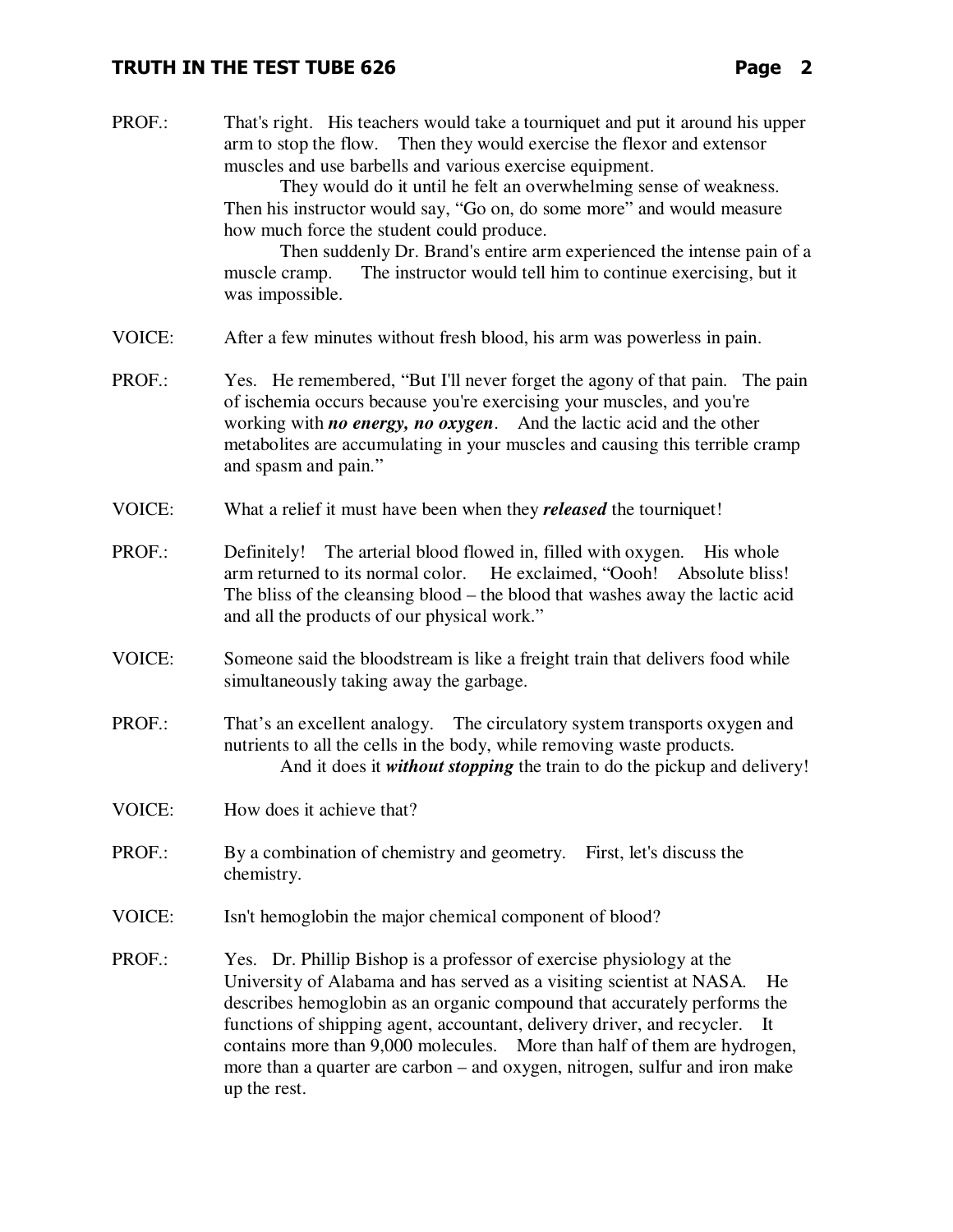- VOICE: How does hemoglobin perform the various functions of "shipping agent, accountant, delivery driver, and recycler"?
- PROF.: Part of the answer is the way the blood transports oxygen. When a red blood cell passes through the lungs, it picks up oxygen by oxidizing. When it passes through the other organs of the body, it delivers its life-giving substances by *de*-oxidizing.
- VOICE: It sounds like a very rapid series of chemical reactions all performed without stopping the flow.
- PROF.: Yes. And while it's doing that, it does other chemical reactions to pick up waste products from throughout the body. It knows which organs should receive which substances – including delivering carbon dioxide to the lungs and taking other waste products to the kidneys.
- PROF.: Dr. Bishop adds, "Consider the engineering and management tasks that have to be solved. Oxygen has to be extracted from the air, carried across the lung wall, across the capillary wall, through the blood plasma, across the wall of the red blood cell, and attach to the hemoglobin. Which is to say, the hemoglobin must be attractive to oxygen at the lung. The hemoglobin then must hold on to the oxygen until the blood reaches a location in the body where oxygen is needed."
- VOICE: Hemoglobin is attractive to oxygen, so oxygen bonds rapidly to it.
- PROF.: Yes, *some* of the time. But here's where Dr. Bishop says something that surprised me. In his words, "Then, at that one point in time, hemoglobin must *lose its attraction for oxygen*."
- VOICE: (SURPRISED) So that it can deliver the oxygen to the body's cells?
- PROF.: Yes. Dr. Bishop elaborates that oxygen must somehow be transported through the wall of the red cell, through the plasma, through the wall of each cell that's receiving it, and through several other objects. Inside the mitochondria wall, in his words, "it is combined with hydrogen to make the energy necessary for beating hearts, contracting muscles, and working brain cells."
- VOICE: So hemoglobin attracts oxygen when it is picking it up in the lungs. But it loses its attraction for oxygen when it reaches the organs that need to unload oxygen from it.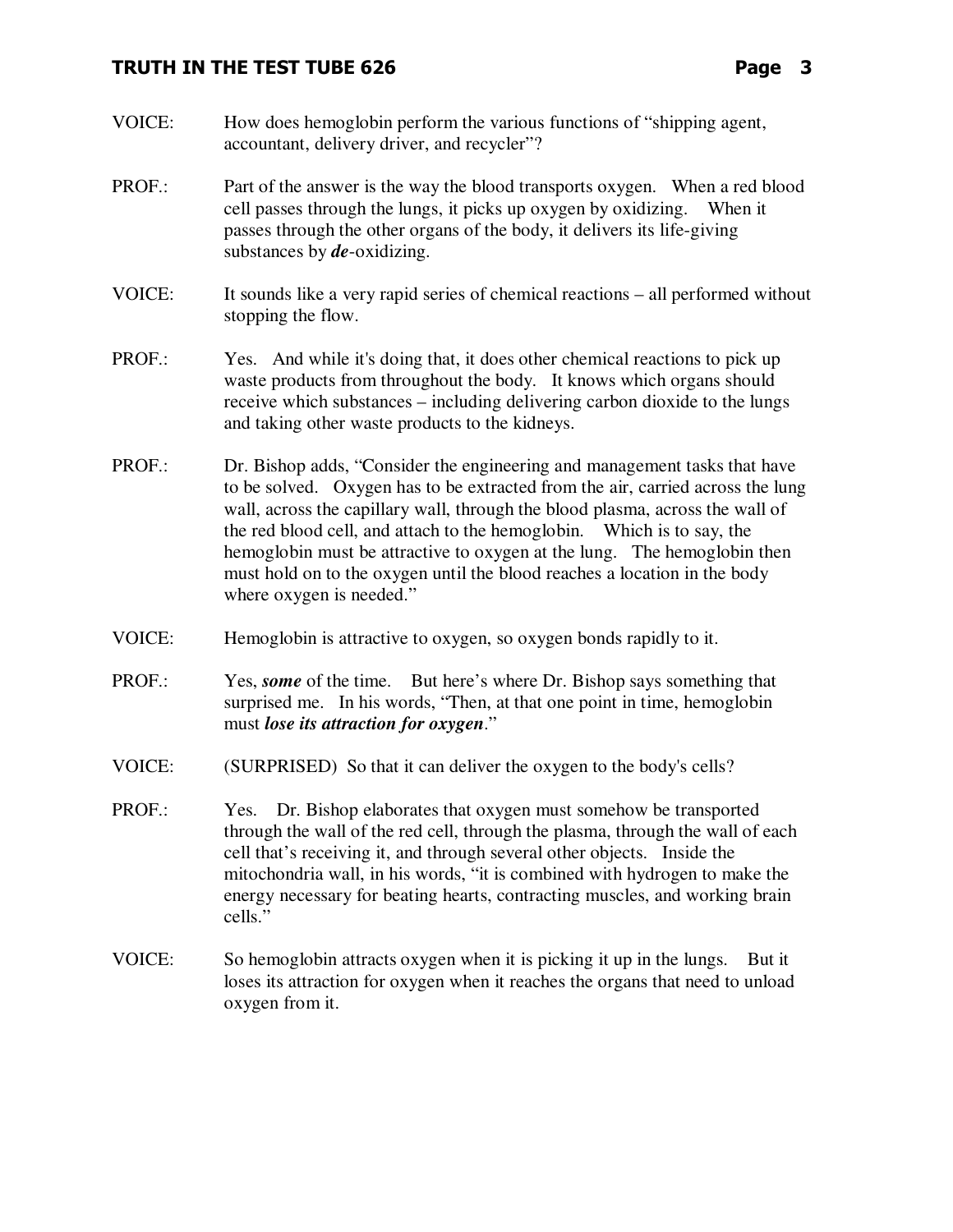PROF.: That's right. The organs need more oxygen when they have a higher temperature or a higher-than-normal acidity level. He observes that under those conditions, "Most remarkably, as the demand for oxygen increases…, the hemoglobin's distaste for oxygen intensifies." VOICE: So it downloads the oxygen faster, to meet the increased need. PROF.: Yes. Dr. Bishop comments, "This is one truly remarkable molecule!" VOICE: We mentioned a moment ago that the bloodstream is like a freight train that delivers food while simultaneously taking away the garbage. It transports oxygen and nutrients to all the cells in the body, while removing waste products. How does it achieve that, without mixing the good ingredients and the waste materials – and *without stopping* the train to do the pickup and delivery? You said chemistry is part of the answer. What else makes the process work? PROF.: There are still some details we don't know. But geometry is part of the answer. If you look at a red blood cell through a microscope, it resembles a donut. But the middle of it doesn't contain a *hole*, but it is much *thinner* than the edge. VOICE: Why is that? PROF.: Scientists who have analyzed it with a computer have discovered that this unusual shape is the most efficient geometric form for the job a red blood cell must do. It provides a large surface area for the hemoglobin to capture the nutrients rapidly and transport them to the body's cells, and to remove the waste products rapidly from the cells. That unusual shape provides a large surface area, while keeping the cell small enough to flow freely through the arteries, veins and capillaries. VOICE: When Dr. Brand was preparing patients for surgery, did he tell them about how the blood would help to make their surgery succeed? PROF.: Yes. He explained, "I sometimes stroke a vein of a patient's hand and push the blood out of it and let it come back. I say, 'You know, you've got wonderful blood. I'm going to operate on you, but right there is the fluid that is circulating through all  $[of]$  the operation wound.<sup>1</sup> If any infection occurs, your body is a healing body'." VOICE: So infection is another of the things that the bloodstream removes from our bodies. -1 The wound that will be caused temporarily by the operation.